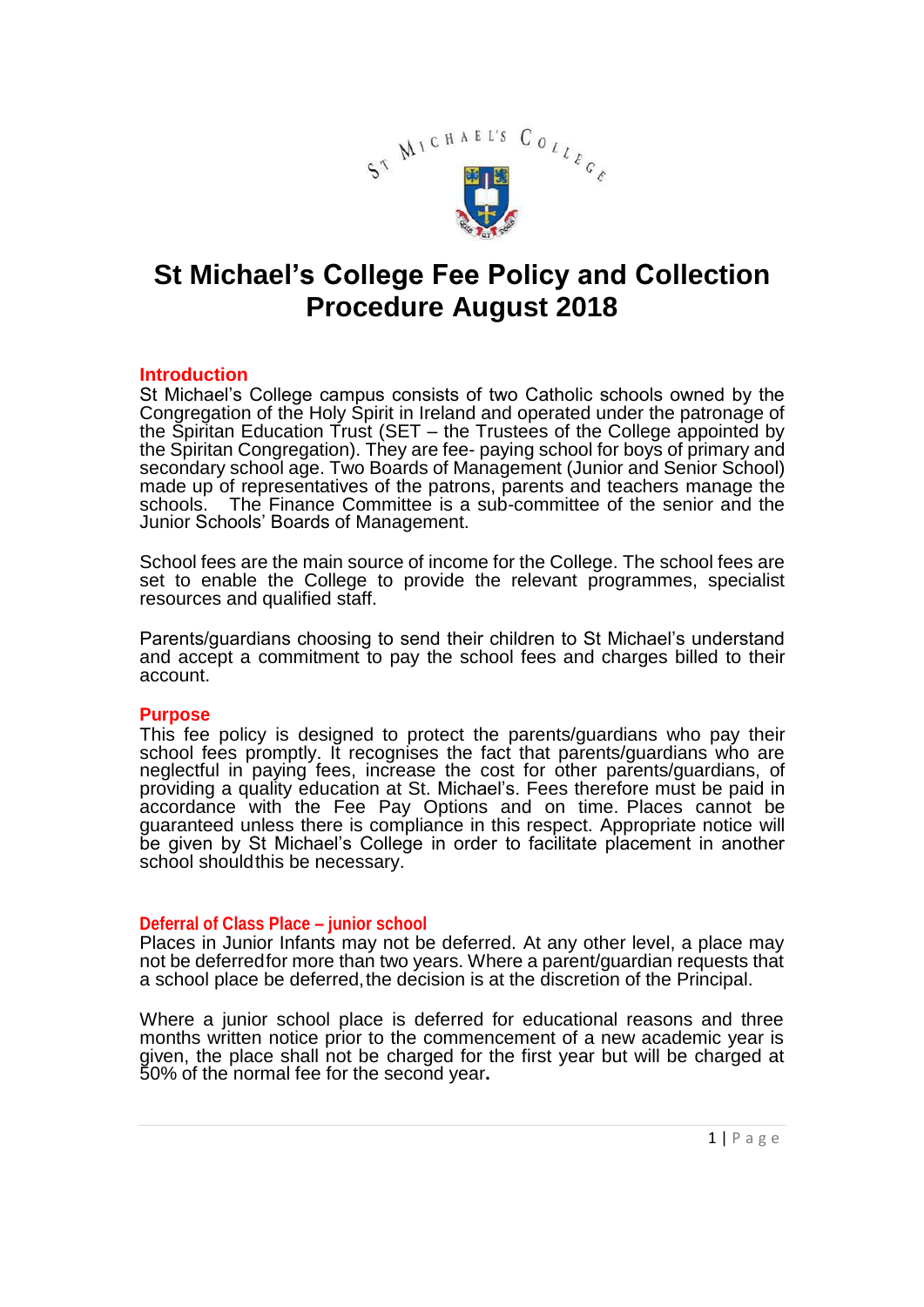## **Transition year**

It is compulsory for all senior school students to participate in our transition year programme.

Where a pupil forfeits their place in the school before the commencement of transition year and subsequently reapplies for a 5<sup>th</sup> year place the following year, should a place in fifth yearbecome available the parents/guardians are liable for both the previous year transition year fee plus the applicable 5<sup>th</sup> vear fee.

## **Junior school accounts**

Accounts outstanding for payment in respect of junior school fees must be paid in full in order to commence with a place in the senior school. This applies even where the senior school place is a previously confirmed enrolment.

## **Determination of Fees**

Following a recommendation from the Finance Committee, the level of the annual school fee is set (each spring for the coming academic year) by the Boards of Management following approval by the SET. School fees are set after a review of the schools current and forecast financial position.

School fees are charged per student and do not include the cost of uniform, books or stationery. Full fees are charged for a year or part thereof. Other charges, such as subject fees, music tuition and study are reviewed and determined by the Board of Management.

Fees are invoiced during the first week of July of each year. The Enrolment Policy of both schools states that fees are due for payment in two tranches in August and December unless the school's online payment facility for the payment of fees over seven months is availed of. Failure to pay fees may result in it being necessary for the school to refuse a place and to advise the parents/guardians to arrange a placement for the pupil in another school.

School fees are non refundable.

Each parent/guardian is jointly and severally liable for all school fees and other charges.

## **Parents' Association**

A Parents' Association subscription is charged along with the fee invoice in July of each year and will be payable half in August and the balance in December. The subscription is determined by the Board of Management.

## **Bursary Programme levy**

A Bursary Programme Levy is charged along with the fee invoice in July of each year and willbe payable half in August and the balance in December. The subscription is determined by the Board of Management.